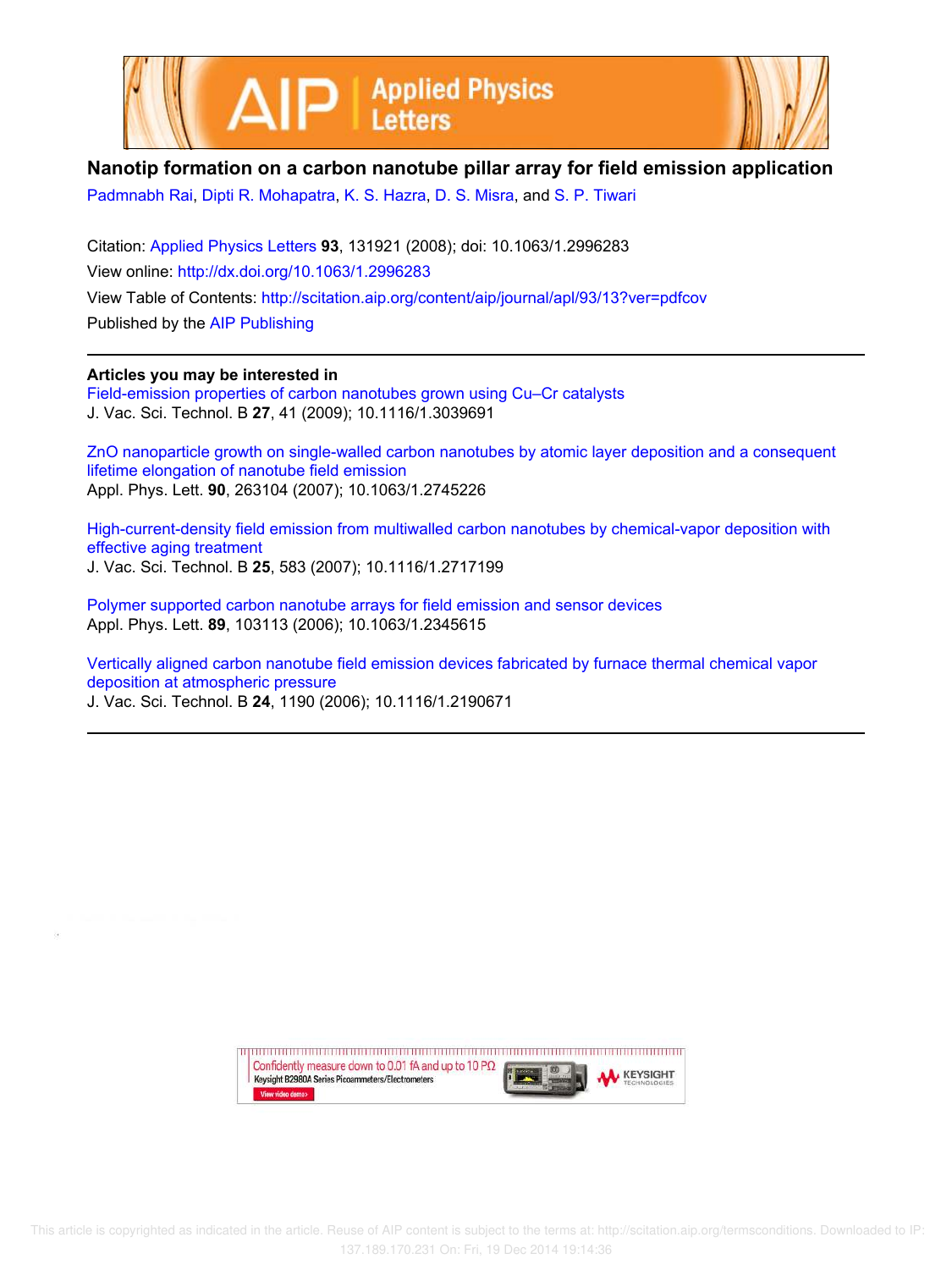## **Nanotip formation on a carbon nanotube pillar array for field emission application**

Padmnabh Rai,<sup>1</sup> Dipti R. Mohapatra,<sup>1</sup> K. S. Hazra,<sup>1</sup> D. S. Misra,<sup>1,a)</sup> and S. P. Tiwari<sup>2</sup> <sup>1</sup>*Department of Physics, Indian Institute of Technology Bombay, Mumbai-400 076, India* <sup>2</sup>*Department of Electrical Engineering, Indian Institute of Technology Bombay, Mumbai-400 076, India*

Received 12 August 2008; accepted 10 September 2008; published online 3 October 2008-

The field emission of a carbon nanotube (CNT) pillar array has been improved significantly by plasma treatment in a mixture of hydrogen and nitrogen gases. The plasma treatment for 30 s on a pillar array decreased the turn-on electric field from 0.48 to 0.37  $V/\mu$ m and increased the field enhancement factor from 6200 to 6900. The emission current density increased by a factor of  $\approx$ 40. We report in this letter the technique of generating nanotips on CNT pillars with an enormous potential to become a tool for the control and manipulation of CNTs and nanostructures. © *2008 American Institute of Physics*. DOI: 10.1063/1.2996283

Carbon nanotubes (CNTs) have proved to be an ideal field emitting material due to their high aspect ratio, high electrical conductivity, high mechanical strength, and chemical inertness. $1-5$  For display applications, CNT films are preferentially obtained by chemical vapor deposition (CVD) techniques,<sup>6</sup> the main advantage of CVD being the direct growth of the nanotube film emitter onto the substrate which can be further used as a cathode. The CNT pillar array has proved to be a better field emitter than the CNT film due to the reduced screening effect and enhancement in field due to the edge effect. $7-10$  The surface treatment of as grown CNT films has also proven to be an effective way to enhance the field emission property.<sup>11–15</sup> Zhi *et al.*<sup>11</sup> used hydrogen  $(H_2)$ plasma treatment to enhance the emission current density of CVD grown CNTs. The enhancement was attributed to the formation of  $C^{-\delta}-H^{+\delta}$  dipole layer on the CNT surface, tip sharpening, and increase in defect density. Gohel et al.<sup>12</sup> argued that the enhancement in the emission current density after nitrogen  $(N_2)$  plasma treatment occurs both due to physical and chemical changes that take place during the treatment. In physical changes, the  $N<sub>2</sub>$  plasma causes the CNT density to decrease and the nanotube length to be shortened, and the chemical changes occur due to  $N_2$  doping in CNT films during plasma treatment. In recent years, a few groups have also reported that the work function of amorphous carbon films $16,17$  can be reduced by incorporating nitrogen into the films.

In this letter, we report a method of transforming the CNT pillar arrays into a conical shaped emitter array by plasma treatment in a plasma of a mixture of  $H_2$  and  $N_2$ gases. The pillar arrays have been fabricated on a patterned silicon wafer by thermal CVD technique. The conical needles formed after the plasma treatment, of almost perfect shape, are found to be excellent field emitters. This is evident from an enhancement observed in the emission current density by a factor of  $\approx 40$  after the plasma treatment. The improved emission current density is attributed to enhancement in the field at the tip of the emitter, reduction in screening effect, and increase in the aspect ratio.

Aligned CNT pillar array samples were synthesized by thermal CVD on the patterned silicon wafer. The patterns of circular cross section of 200  $\mu$ m diameter of silicon oxide (thermally grown 50 nm thickness) were fabricated on silicon wafer by photolithography in a matrix of chrome-gold (Cr/Au). Cr/Au layer is used to prevent the growth of CNTs on locations other than the silicon oxide. The experimental procedure for the growth of CNTs by thermal CVD process is described elsewhere.<sup>18</sup> The plasma treatment of as grown CNT pillar array was carried out in a plasma of a mixture of  $H_2$  and  $N_2$  gases generated by microwave power. The flow rates of  $H_2$  and  $N_2$  were 40 and 10 SCCM (SCCM denotes cubic centimeter per minute at STP), respectively. The operating temperature, pressure, and process duration for the plasma treatment were 600 °C, 10 Torr, and 30 s, respectively. The structural and chemical modifications of CNTs arrays before and after the plasma treatment were examined by a Hitachi model S3400N scanning electron microscope (SEM) and Jobin Yvon model HR800 micro-Raman spectrometer, respectively. The field emission characteristics of the sample before and after plasma treatment were measured in a high vacuum chamber with a parallel diode-type configuration at a base pressure of  $\sim 5 \times 10^{-7}$  mbar. The field emission current was measured at different voltages using an automatically controlled Keithley 6514 electrometer and power supply (model SRS, PS-325).

Figure 1 shows the SEM micrographs of the as grown CNT pillar array as well as the conical shaped CNT pillars after the plasma treatment for 30 s. Figures  $1(a)$  and  $1(b)$ show the CNT pillar array before the plasma treatment. A high degree of alignment between the adjacent CNT pillars is seen. It can be seen from Figs.  $1(a)$  and  $1(b)$  that the typical diameter and spacing between the two pillars are 200  $\mu$ m and 2 mm, respectively. Figures  $1(c)$  and  $1(d)$  show the conical shaped pillars after the plasma treatments. The pillars of circular cross section are converted into almost perfectly shaped cones. The top diameter of the conical shape CNT pillar after the treatment is  $\approx 30-40 \mu$ m, as measured using SEM. It is possible, however, that the tip radius may be smaller than reported here. It is observed that the distance between the pillars increases after the plasma treatment. The plasma etching rates in the vertical and horizontal directions are approximately 10 and 5  $\mu$ m/s, respectively. The etching of the pillar in the corner region is likely to be substantially higher than that in the central region because the corners will

This ar**0003-6951/2008/93(13)/131921/3/\$23.00**cle. Reuse of AIP conte**93.** 131921 1 the terms at: http://scitatio@2008\_American.Instituteret.Physicsd to IP:

137.189.170.231 On: Fri, 19 Dec 2014 19:14:36

Electronic mail: nirdesh@phy.iitb.ac.in.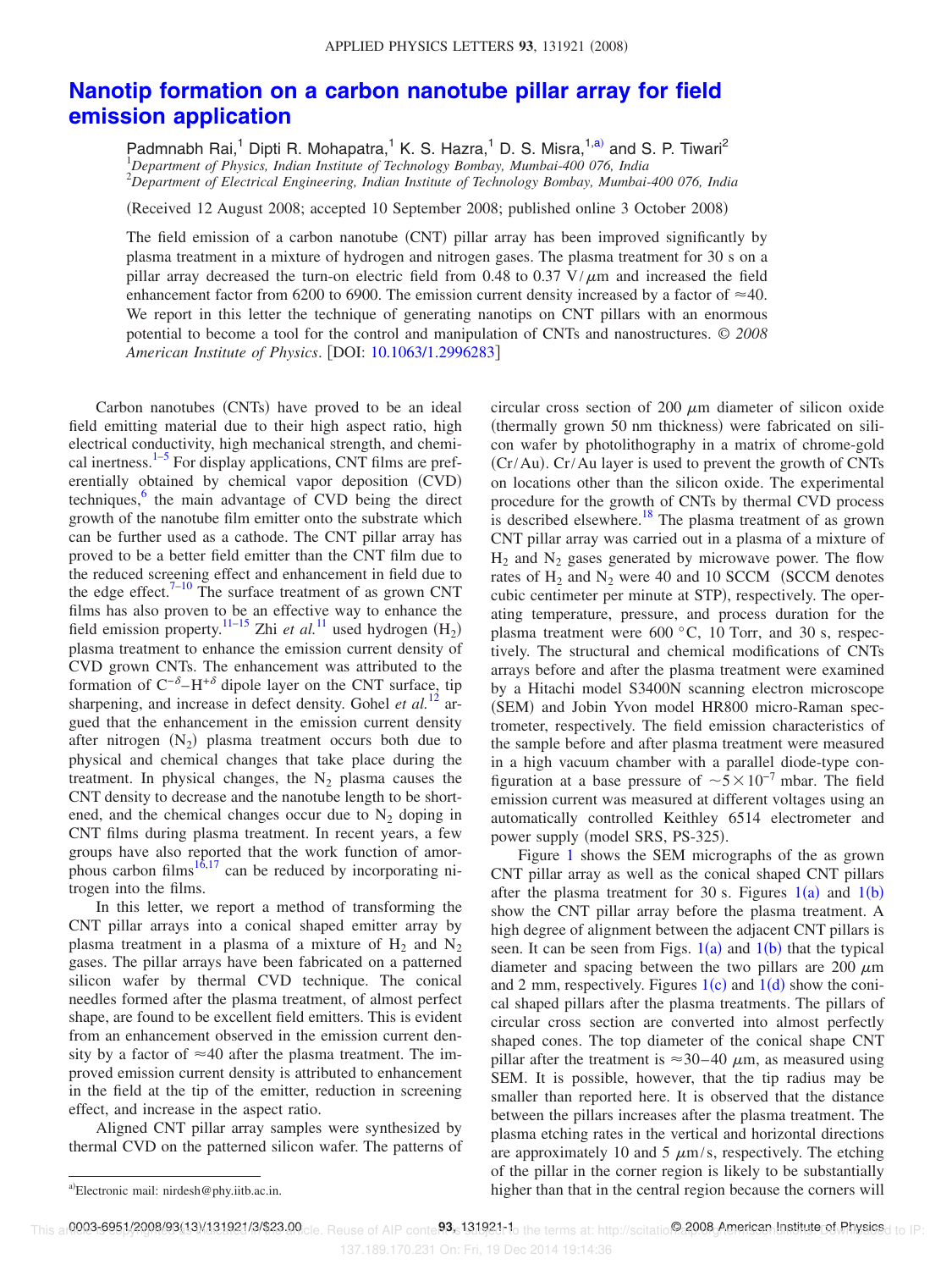

FIG. 1. (a) A SEM overview image of an as grown CNT pillar array. (b) Magnified image of an as grown CNT pillar. (c) SEM micrograph of a  $H_2$  $+N<sub>2</sub>$  plasma treated CNT pillar array. Plasma treatment changes the shape of the pillar into a cone. (d) Magnified overview of a conical shape CNT bunch.

contain a higher density of pentagon/octagon defects. In the central part of the pillars, the defect density will be low due to entangling. As we expose the pillar array in plasma, the anisotropy of the etching rate in the vertical and horizontal directions converts the pillar into a conical shape after a certain time.

The Raman spectra of the CNT pillar array before and after plasma treatment in the frequency range of 1000–2000 cm−1 are shown in Fig. 2. The spectra show mainly two Raman bands at 1350 cm<sup>-1</sup> (D band) and 1580 cm<sup>-1</sup> (G band). In the spectra of CNT pillar array, the *D* band appears as a small shoulder of the *G* band at  $1610 \text{ cm}^{-1}$ . The origin of the *D* and *D'* bands have been attributed as the disorder features of graphitic sheets.<sup>19</sup> The *D* and *D'* bands become stronger and sharper after plasma treatment. The details of the Raman analysis is summarized in Table I. The values given in parentheses in Table I are the full width at half maximum (FWHM) of the corresponding peaks. The intensity ratio of the *D* band to the *G* band

TABLE I. Summary of Raman spectra for an as grown and CNT pillar array after  $H_2 + N_2$  plasma treatment.

| Sample         |           |           | D band (cm <sup>-1</sup> ) G band (cm <sup>-1</sup> ) D' band (cm <sup>-1</sup> ) $I_D/I_C$ |      |
|----------------|-----------|-----------|---------------------------------------------------------------------------------------------|------|
| As grown       | 1344 (38) | 1570 (33) | 1605(20)                                                                                    | 0.79 |
| Plasma treated | 1344 (32) | 1569(26)  | 1606(17)                                                                                    | 1.07 |

 $(I_D/I_G)$  increased from 0.79 to 1.09 after plasma treatment. The decrease in FWHM of the *D* band is indicative of the decreased  $sp^2$  character, while the sharpening of the *G* band may be due to the removal of amorphous carbon from the surface of the nanotube.

Figure 3 shows the results of the field emission measurement made on the as grown CNT pillar array as well as the conical shape CNT pillar array after plasma treatment. The turn-on fields defined at an emission current density of 10  $\mu$ A/cm<sup>2</sup>) for the sample before and after plasma treatment are 0.48 and 0.37 V/ $\mu$ m, respectively. The maximum emission current density drawn at a field of 0.63 V/ $\mu$ m increased significantly from a mere 3 to  $115 \text{ mA/cm}^2$  after the plasma treatment. In order to obtain stable and reproducible field emission characteristics, high currents were generated initially between the anode and CNT pillar array to remove any adsorbates and burn out the loosely attached nanotubes on the top surface. The emission current followed the Fowler-Nordheim (FN) law, where the current density *J* is related to the applied electric field *E* as  $J = A(\beta^2 E^2 / \varphi) \exp(-B\varphi^{3/2} / \beta E)$ , where  $A = 1.56$  $\times 10^{-6}$  A V<sup>-2</sup> eV, *B*=6.83 $\times 10^{7}$  eV<sup>-3/2</sup> V cm<sup>-1</sup>, *β* is the field enhancement factor,  $\varphi$  is the work function (eV), and *E* is the applied electric field in  $V/\mu$ m. The inset in Fig. 3 shows the linear FN behavior, indicating a field emission signature from the CNT pillar array. The curves (FN plots) show two linear regions with a knee point in between, one in the low field region and another in the high field region, which are denoted by I and II, respectively. The appearance of a knee point in the FN plots may be due to heating of the CNT top surface<sup>20</sup> as well as the rate limiting step for emission<sup>21</sup> in the high field region. Recently, a few experiments have shown that there is an enhancement in the emission current with the increase in the CNT substrate (surface) temperature. $^{22}$  This phenomenon has been explained in the





FIG. 2. (Color online) The Raman spectra of an as grown and CNT pillar This are spondited H<sub>2</sub>gN<sub>2</sub> plasmadreatment, the article. Reuse of AIP content is subject at the inset is the corresponding FN plots conditions. Downloaded to IP: FIG. 3. (Color online) Field emission current density vs electric field for a vertically aligned CNT pillar array (a) before and (b) after  $H_2 + N_2$  plasma